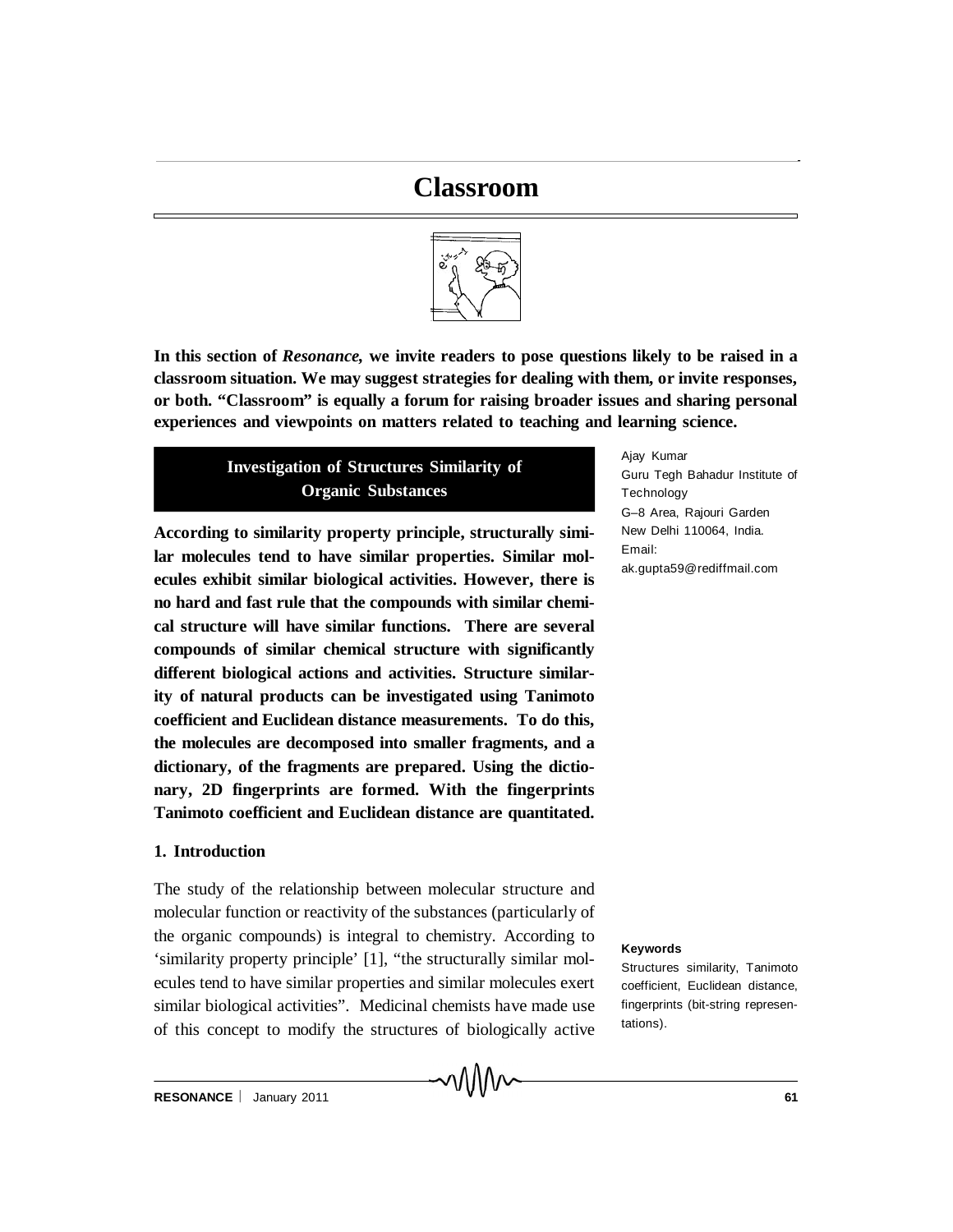natural products using Tanimoto coefficient and Euclidean distance methods [6–8]. Smaller molecules may appear to be structurally closer when using the Euclidean distance, even if the absence of common features are taken into account while measuring Euclidean distance [7].

The structures of the two substances in *Table* 1 look similar. Each contains an aromatic ring and  $a > CO$  group. Substance 1 is an ester and substance **2** contains an -OH group. Both substances **1** and **2** contain a carboxylic group.

#### **The Method**

*Tanimoto Coefficient:* The structures of the substances to be compared are decomposed into fragments and the structural fragments or features that are present in the given molecule are turned ON (set as 1) and the ones that are absent are kept OFF (set as 0), [9]. Thus, for each molecule there will be a string containing 1s and 0s (bit string) as determined by the elements of the dictionary. Bits are set only once irrespective of the frequency of occurrence of the given key. Bits get set on the basis of fragments of whole structure and there is poor capturing of properties of the whole molecule. The structures [10] of the two natural products **1** and **2** under consideration are decomposed into smaller fragments and a dictionary of all the fragments is prepared (*Table* 1). The



**62 RESONANCE** January 2011

*Table 1. Structures and fragments oftwo molecules and their string containing 1s and 0s (bit string) of the natural products.*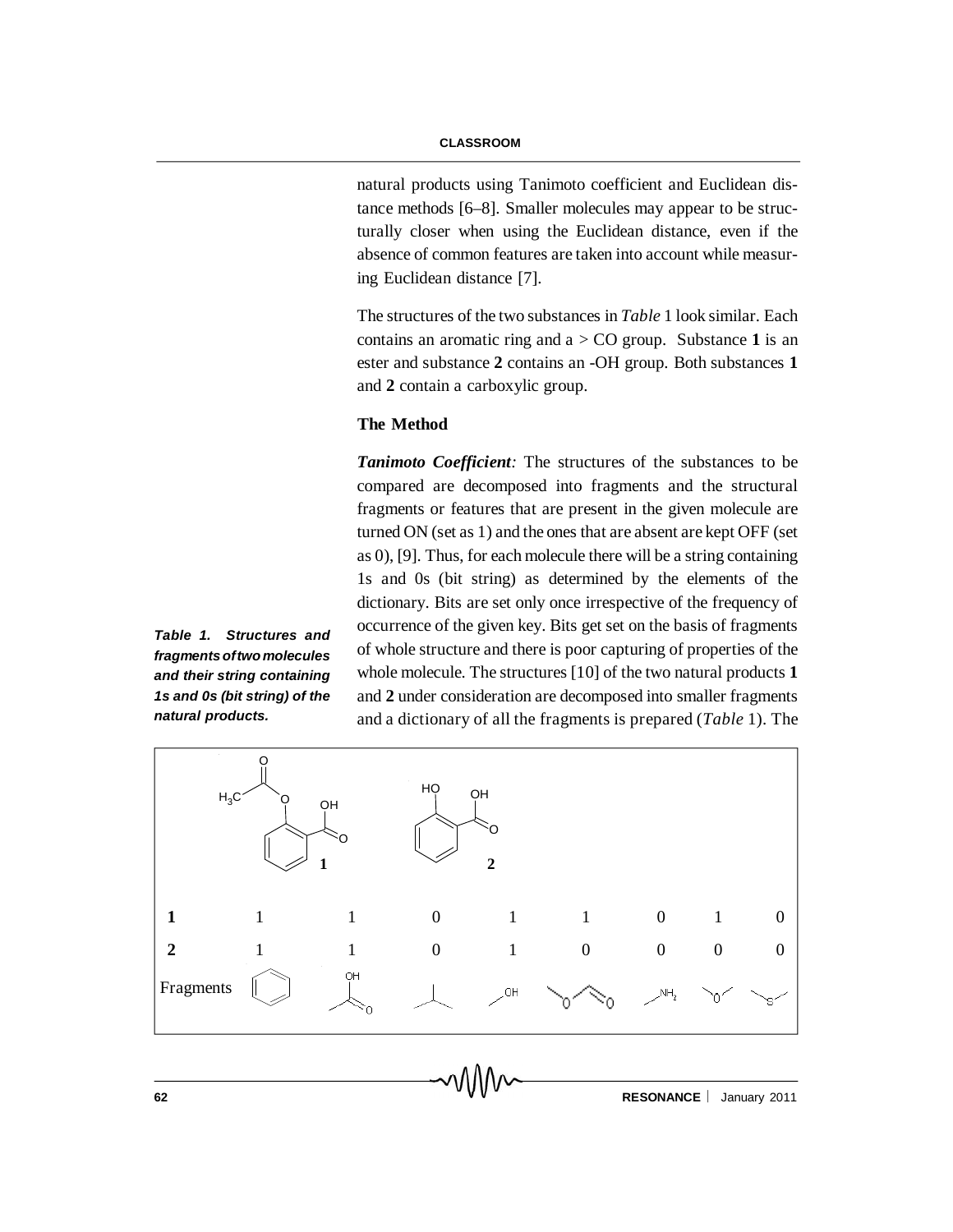fragments present in the dictionary are matched with the fragments of the individual natural product. If a fragment of the natural product matches with a fragment present in the dictionary, it is given the value of '1' and the fragment that is absent is given the value of '0'. This way a bit-string fingerprint of each natural product is prepared (*Table* 1).

Once the bit-string fingerprint is ready, any of the association coefficients can be determined to find out the similarity between any two given molecules. Tanimoto coefficient is widely used to determine the similarity based on fingerprints (bit-string representations). For example, the Tanimoto coefficient  $(\tau)$  for two molecules **1** and **2** (*Table* 1) is determined by comparing bitstring fingerprints using the equation:

$$
\tau = N_{12} / N_1 + N_2 - N_{12} ,
$$

where  $N_1$  is the number of features (ON bits) in **1**,  $N_2$  is the number of features (ON bits) in **2**, and  $N_{12}$  is the number of features (ON bits) common to both **1** and **2.**

$$
\tau = 3/(5 + 3 - 3) = 0.6
$$

Tanimoto coefficient is also known as Jaccard Coefficient. 1s are treated as significant here and 0s are treated as not significant. Similarity varies between 0 (dissimilar) and 1 (same). A good cut-off for biologically similar molecules is 0.7 or 0.8

*Euclidean Distance Measurement*: Euclidean distance measurement is Pythagorean distance and has binary dimensions equivalent to the square root of the Hamming distance (i.e., square root of the number of bits that are different). 0s are treated as significant. Smaller values mean more similarity [9].

Example:

↓↓ 1101**1**0**1**0 1101**0**0**0**0 *Different* x x

Euclidean distance =  $\sqrt{2}$ .